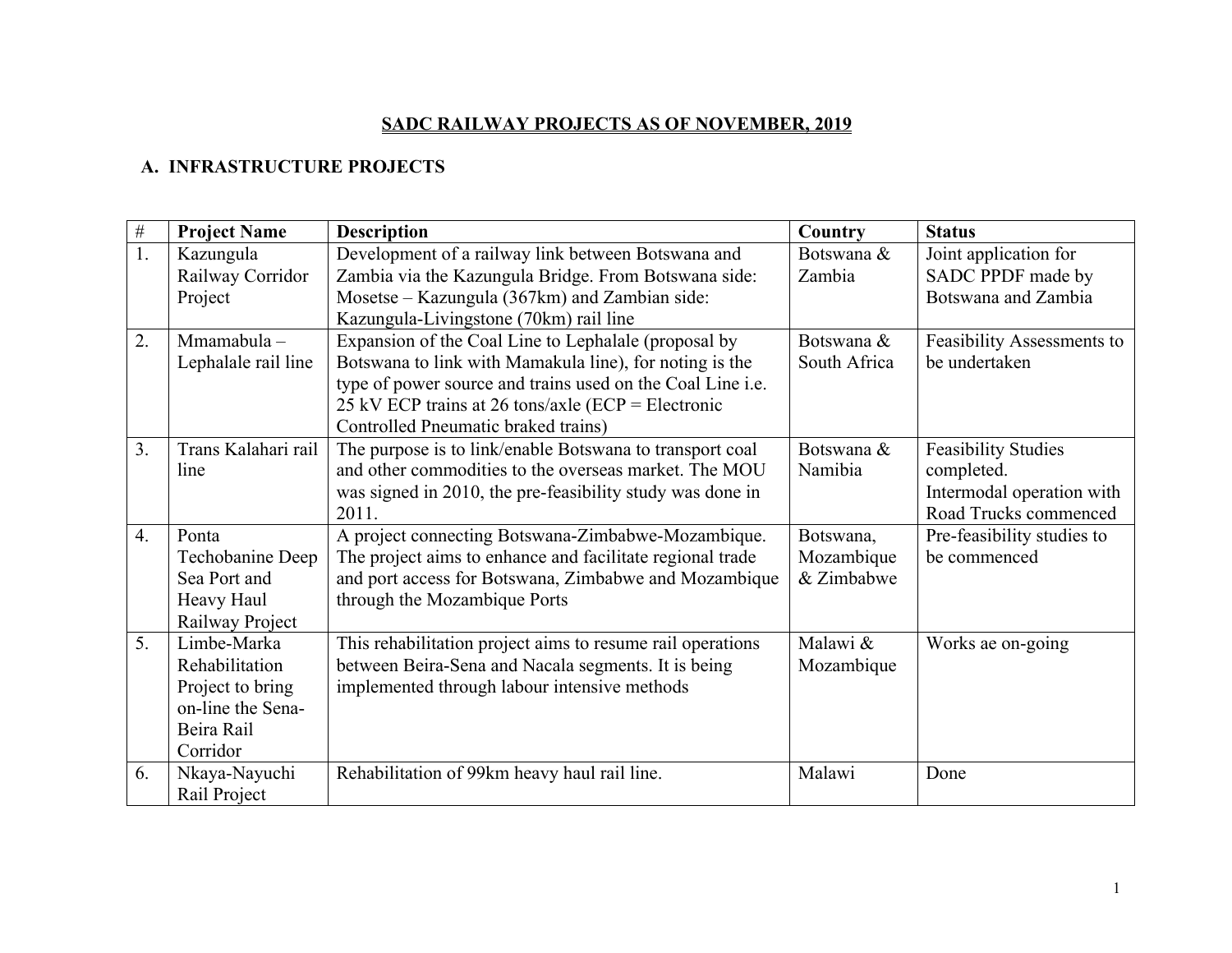| 7.  | Angola-Zambia<br>Rail Link                                 | A project to enable interoperability between CFB and<br>ZRL. The proposed project links ZRL line from Chingola<br>to Jimbe 600km and from Jimbe to link CFB line at<br>Luacano 350km                                                                                     | Angola &<br>Zambia                                   | Pre-feasibility study phase                                                                                                     |
|-----|------------------------------------------------------------|--------------------------------------------------------------------------------------------------------------------------------------------------------------------------------------------------------------------------------------------------------------------------|------------------------------------------------------|---------------------------------------------------------------------------------------------------------------------------------|
| 8.  | Benguela Railway<br>Line-Lobito<br>Corridor                | Rehabilitation of the Benguela Rail line to Port Lobito<br>from Luao-border with DRC. Total 2772km of rail<br>rehabilitated, 100 new locos acquired, 151 new rail stations<br>built, 3 new training centres developed                                                    | Angola, DRC<br>& Zambia.                             | Rehabilitation was<br>completed and the Lobito<br>Railway Corridor is<br>operational.<br>Need to rebuilt DRC<br>section (125km) |
| 9.  | Nacala Rail<br>Corridor                                    | The Corridor has been enhanced following the constructed<br>Nacala Rail Line for container handling (610 km) in 2015;<br>and Completed the rehabilitation of the Cuamba-Lichinga<br>line and the Moatize-Nacala Porto Line (913 km) - via<br>Malawi                      | Malawi,<br>Mozambique,<br>Zambia<br>$\&$<br>Zimbabwe | Nacala Corridor continues<br>to grow with Port<br>enhancements and railway<br>operational efficiencies.                         |
| 10. | Ressano Garcia<br>Line                                     | Rehabilitation of a traditional trade route between<br>Mozambique and RSA                                                                                                                                                                                                | Mozambique<br>South Africa                           | Phase 1 finalized                                                                                                               |
| 11. | Beira Corridor<br>Development                              | Development of a one stop boarder post in Forbes /<br>Machipanda<br>Rehabilitation of Machipanda Line (rehabilitation on NRZ<br>section needed)                                                                                                                          | Mozambique,<br>Zambia<br>Zimbabwe                    | Rail rehabilitation works<br>completed on the CFM<br>section.                                                                   |
| 12. | Grootfontein<br>/Rundu/Katima<br>Mulilo railway<br>Project | Grootfontein /Rundu/Katima Mulilo railway line -is a 767<br>km. The purpose of the line is to open import and export<br>trade route via rail to Walvis Bay Port to countries such as<br>Zambia, Zimbabwe, Malawi, DRC and Botswana. Pre-<br>feasibility was done in 2010 | Zambia,<br>Zimbabwe,<br>Malawi, DRC<br>and Botswana  | Project Resource<br>mobilization underway                                                                                       |
| 13. | Trans-Orange<br>corridor Project                           | The Project works to rehabilitate and upgrade the<br>Sandverhaar- Bucholzbrunn railway line section is about to<br>start. The 40km stretch will improve the connectivity with<br>Northern Cape                                                                           | Namibia,<br>South Africa                             |                                                                                                                                 |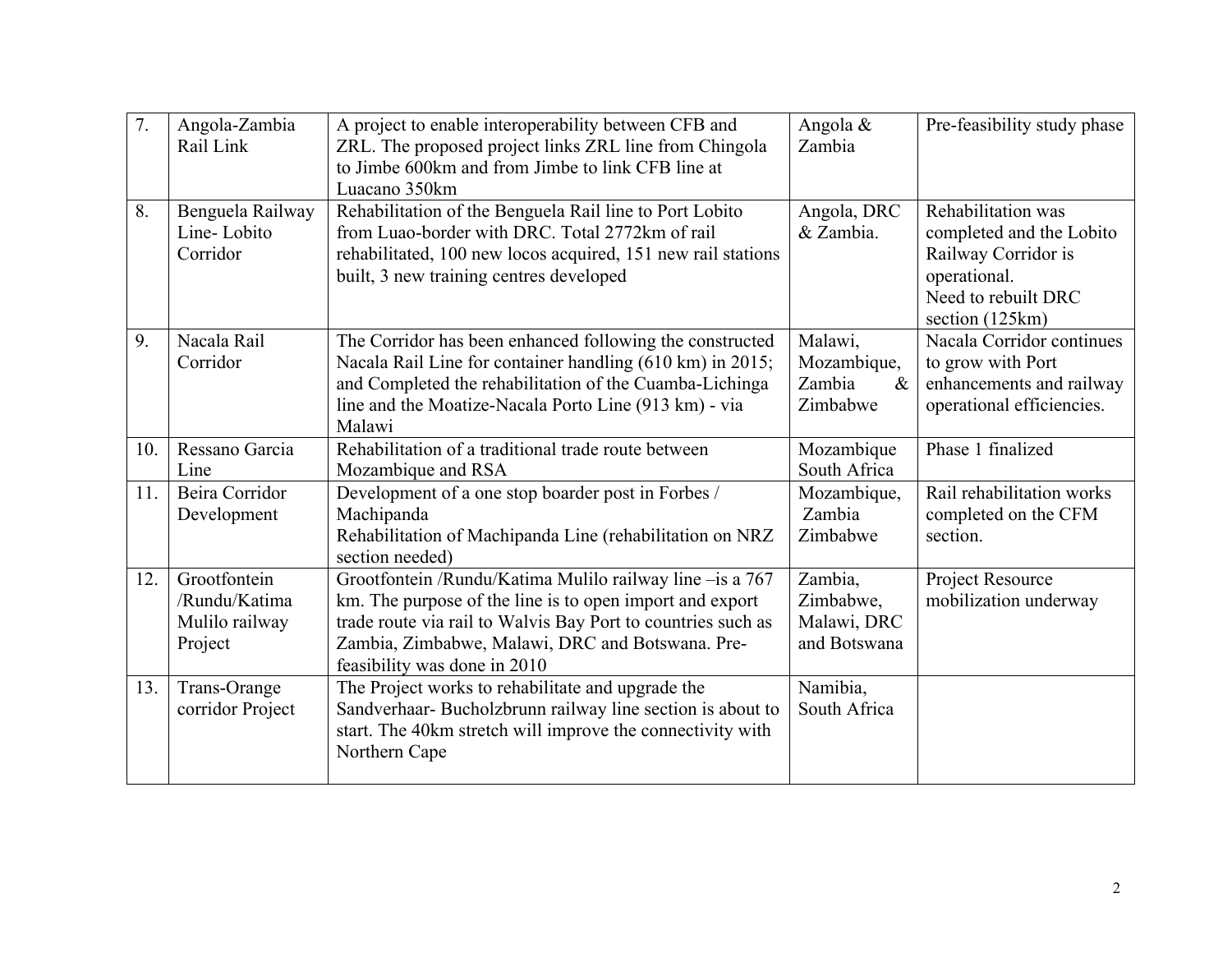| 14. | Namibia North     | Northern railway line from Tsumeb to Oshikango – The          | Angola,      | Pre-feasibility stage.       |
|-----|-------------------|---------------------------------------------------------------|--------------|------------------------------|
|     | Railway Line      | purpose of the railway line is to connect with Angola,        | Zambia &     |                              |
|     | Project           | Zambia and DRC. Discussion are at advanced stage to           | <b>DRC</b>   |                              |
|     |                   | connect to the Angola railway line at Santa Clara, 5km        |              |                              |
|     |                   | from Oshikango boader                                         |              |                              |
| 15. | Walvis Bay -      | Walvis Bay - Kranzberg railway upgrade is an integral part    | Namibia      | Route Assessment stage       |
|     | Kranzberg railway | of comprehensive national strategy to improve trade and       |              |                              |
|     | upgrade Project   | logistics links through Namibia through the upgrading of      |              |                              |
|     |                   | about 210km rail link connecting the part of Walvis Bay to    |              |                              |
|     |                   | the northern and southern parts of Namibian railway           |              |                              |
| 16. | RSA-Eswatini      | Heavy haul line through Eswatini                              | Kingdom of   | Resource mobilization for    |
|     | Coal Link Project |                                                               | Eswatini     | construction.                |
|     |                   |                                                               | South Africa |                              |
| 17. | Expansion of the  | To expand the length and coverage of the Gautrain             | South Africa | <b>Resource Mobilization</b> |
|     | Gautrain System   |                                                               |              | stage                        |
| 18. | Kafue-Lions Den   | A railway project to connect ZRL network to NRZ through       | Zambia,      | Detailed feasibility study   |
|     | via Chirundu      | to Beira. This will be the shortest rail route from Zambia to | Zimbabwe     | underway by Team             |
|     | Project           | the port of Beira.                                            |              | Engineering                  |
| 19. | Chipata-Serenje   | Chipata- Serenje via Petauke (389km) (Linking TAZARA          | Zambia       | Resource mobilization for    |
|     | Railway Project   | to the Nacala Corridor)                                       |              | construction                 |
| 20. | Nseluka-          | Nseluka-Mpulungu via Mbala (191km). Project aims to           | Zambia       | Resource mobilization        |
|     | Mpulungu Rail     | create a rail link to the Port of Mpulungu thereby            |              | stage.                       |
|     | Project           | enhancing trade volumes between SADC and the Great            |              |                              |
|     |                   | Lakes Region of East Africa via Lake Tanganyika.              |              |                              |

## **B. REGIONAL STUDIES ON GOING**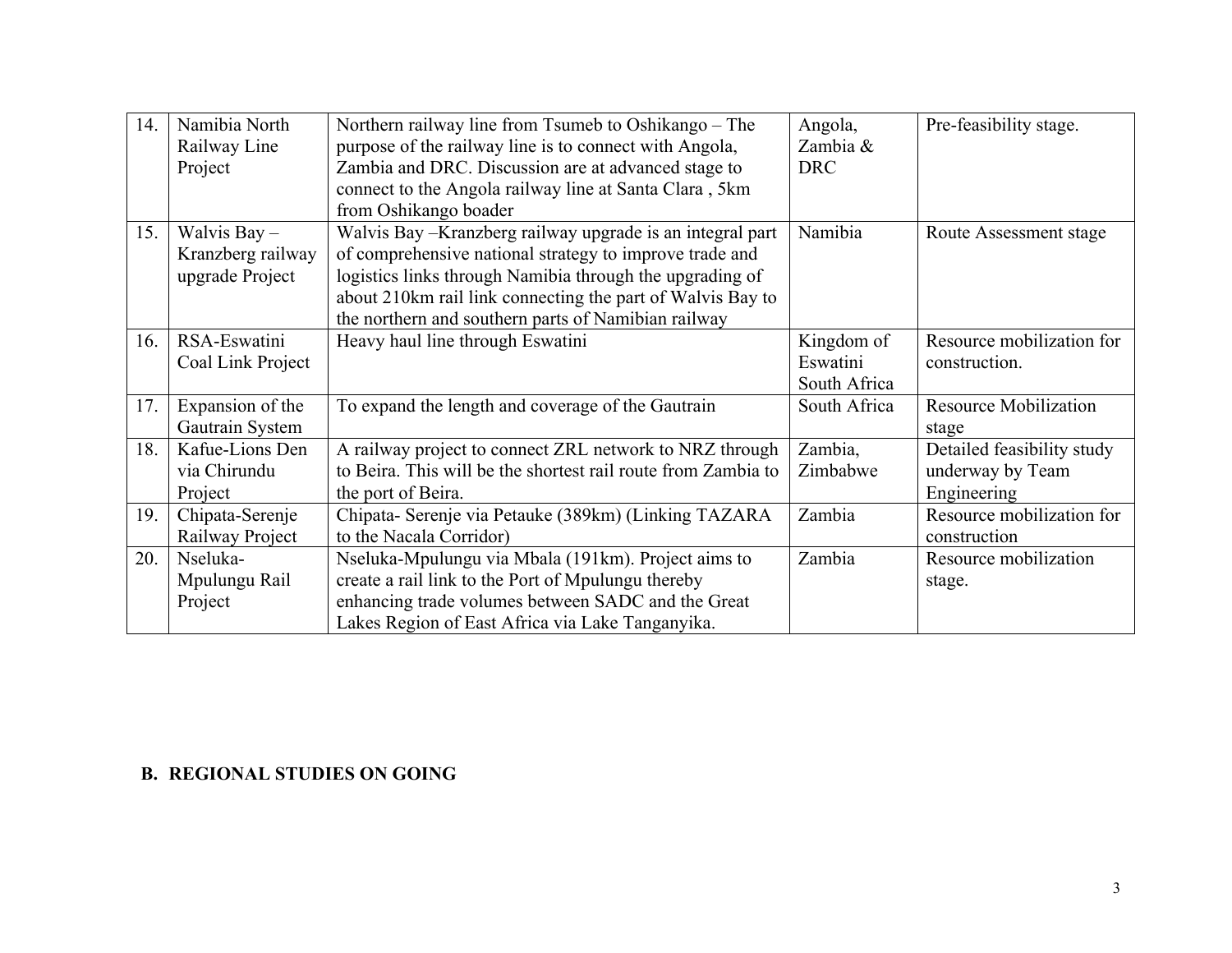| #  | <b>THEME</b>                      | <b>DESCRIPTION</b>                       | <b>STATUS</b>                     | <b>FUNDERS</b> |
|----|-----------------------------------|------------------------------------------|-----------------------------------|----------------|
|    | <b>SADC Regional Railway</b>      | A comprehensive study to determine and   | ToRs approved by SADC             | SADC $\&$      |
|    | <b>Infrastructure Development</b> | facilitate development of prioritised    | Ministers. Application made for   | Development    |
|    | Master Plan (RRIDMP) &            | bankable SADC railway projects           | SADC PPDF funding for the study   | Partners.      |
|    | <b>Bankable Investment</b>        |                                          | and procurement process for the   |                |
|    | Program                           |                                          | consultants to be undertaken once |                |
|    |                                   |                                          | the funding is secured            |                |
| 2. | North South Rail Corridor         | A study to enhance safety, security and  | - Primary Study concluded in      | DBSA &         |
|    | Study                             | infrastructure rehabilitation on the NSC | 2017.                             | <b>SADC</b>    |
|    |                                   | for efficient and profitable railway     | - Project interventions and       |                |
|    |                                   | operations.                              | recommendations testing under     |                |
|    |                                   | <b>Study by NEPAD-NBF</b>                | way                               |                |
|    |                                   |                                          | - CRESCO engaged to come up       |                |
|    |                                   |                                          | with proposed funding and         |                |
|    |                                   |                                          | institutional structures for NSC  |                |
|    |                                   |                                          | Projects                          |                |
| 3. | Agenda 2063 Integrated High       | Development of a continental high-speed  | Continental validation Workshop   | AU             |
|    | Speed Railway Network             | railway network connecting all African   | for the study to be held 13 Nov   |                |
|    | Project                           | cities                                   | 2019 in Egypt                     |                |
|    |                                   | Study being done by CPCS                 |                                   |                |
|    |                                   |                                          |                                   |                |

## **C. Policy & Legislative Reforms**

The following are Policy and Legal instruments with direct bearing on regional surface transport operations: